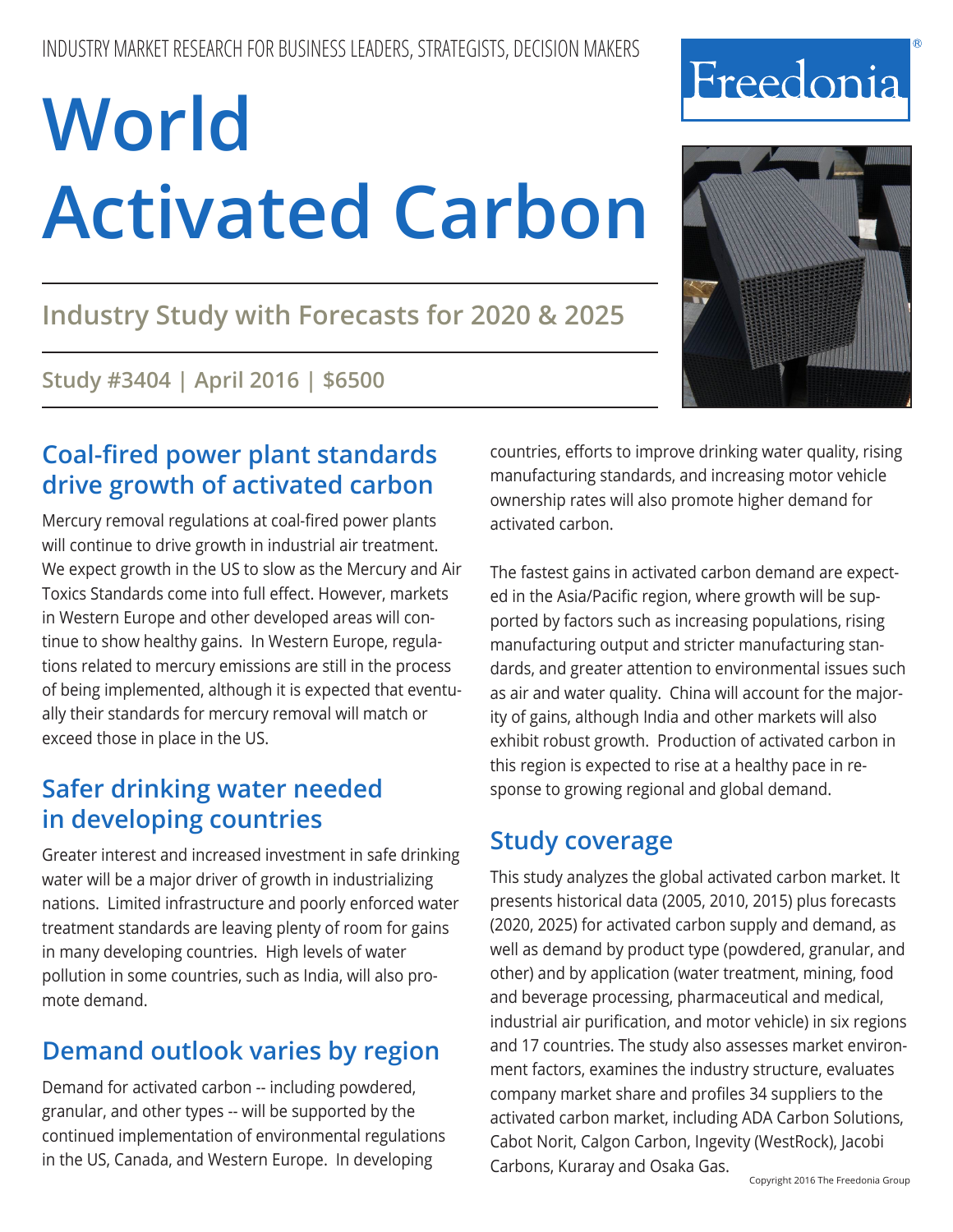Industry Study with Forecasts for *2020 & 2025*

Study #3404 April 2016 \$6500

### **CONTENTS SUMMARY** Activated Carbon Supply & Demand

#### **Executive Summary**

#### **Market Environment**

#### **World Supply & Demand**

Demand Production Production Capacity & Utilization Reactivation & Regeneration Capacity International Trade Pricing Patterns

#### **World Product & Market Overview**

Demand by Type Powdered Granular **Other** Demand by Application Liquid Phase Gas Phase Demand by Market Industrial Water Treatment Food & Beverage Processing Motor Vehicle Pharmaceutical & Medical **Other** 

#### **North America**

Activated Carbon Supply & Demand Activated Carbon Product Outlook Activated Carbon Market Outlook United States Canada Mexico

#### **Western Europe**

Activated Carbon Supply & Demand Activated Carbon Product Outlook Activated Carbon Market Outlook Germany United Kingdom Italy France Spain Other Western Europe

#### **Asia/Pacific**

Activated Carbon Supply & Demand Activated Carbon Product Outlook Activated Carbon Market Outlook China Japan South Korea India Taiwan Indonesia Australia Other Asia/Pacific

#### **Other Regions**

Central & South America

Activated Carbon Product Outlook Activated Carbon Market Outlook Brazil Other Central & South America Eastern Europe Activated Carbon Supply & Demand Activated Carbon Product Outlook Activated Carbon Market Outlook Russia Other Eastern Europe Africa/Mideast Activated Carbon Supply & Demand Activated Carbon Market Outlook

#### **Industry Structure**

Industry Composition & Market Share Competitive Strategies Manufacturing Trends Marketing & Distribution Cooperative Agreements Acquisitions & Divestitures

#### **Company Profiles**

### **tables & charts**

#### **Executive Summary**  1 Summary Table

#### **World Supply & Demand**

- 1 World Activated Carbon Demand by Region Cht World Activated Carbon Demand by Region, 2005-2015 Cht Difference in Activated Carbon Demand Between 2015 & 2020 by Region Cht World Activated Carbon Demand -- Projected 2015-2020 Annual Rate of Growth
- 2 World Activated Carbon Shipments by Region
- Cht World Activated Carbon Capacity by Region, 2015
	- 3 World Activated Carbon Net Exports by Region 4 World Activated Carbon
	- Prices by Region

#### **World Product & Market Overview**

- 1 World Activated Carbon Demand by Type Cht World Activated Carbon Demand
	- by Type, 2015 2 World Powdered Activated Carbon Demand by Region
	- 3 World Granular Activated Carbon Demand by Region
	- 4 World Demand for Other Activated Carbon Types by Region
	- 5 World Activated Carbon
	- Demand by Application

6 World Liquid Phase Activated Carbon Demand by Region

Freedonia

൫

- 7 World Gas Phase Activated Carbon Demand by Region
- 8 World Activated Carbon Demand by Market
- Cht World Activated Carbon Demand by Market, 2015
	- 9 World Industrial Demand for Activated Carbon
- 10 World Air Purification Demand for Activated Carbon
- 11 World Other Industrial Markets Demand for Activated Carbon
- 12 World Water Treatment Demand for Activated Carbon
- 13 World Drinking Water Demand for Activated Carbon
- 14 World Other Water Treatment Markets Demand for Activated Carbon
- 15 World Food & Beverage Processing Demand for Activated Carbon
- 16 World Sweetener Processing Demand for Activated Carbon
- 17 World Other Food & Beverage Processing Demand for Activated Carbon
- 18 World Motor Vehicle Demand for Activated Carbon
- 19 World Pharmaceutical & Medical Demand for Activated Carbon
- 20 World Other Markets Demand for Activated Carbon

Tables for each region/country present historical demand data (2005, 2010 & 2015) plus forecasts (2020 & 2025) for: Activated Carbon Supply & Demand Activated Carbon Demand by Type Activated Carbon Demand by Application

#### Charts include:

North America: Activated Carbon Demand by Country, 2015 US Activated Carbon Demand: Alternative Scenarios, 2015-2025 Western Europe: Activated Carbon Demand by Country, 2015 Asia/Pacific: Activated Carbon Demand by Country, 2015

#### **Industry Structure**

- 1 World Activated Carbon Sales by Company, 2015
- Cht World Activated Carbon Market Share, 2015
	- 2 Selected Cooperative Agreements
	- 3 Selected Acquisitions & Divestitures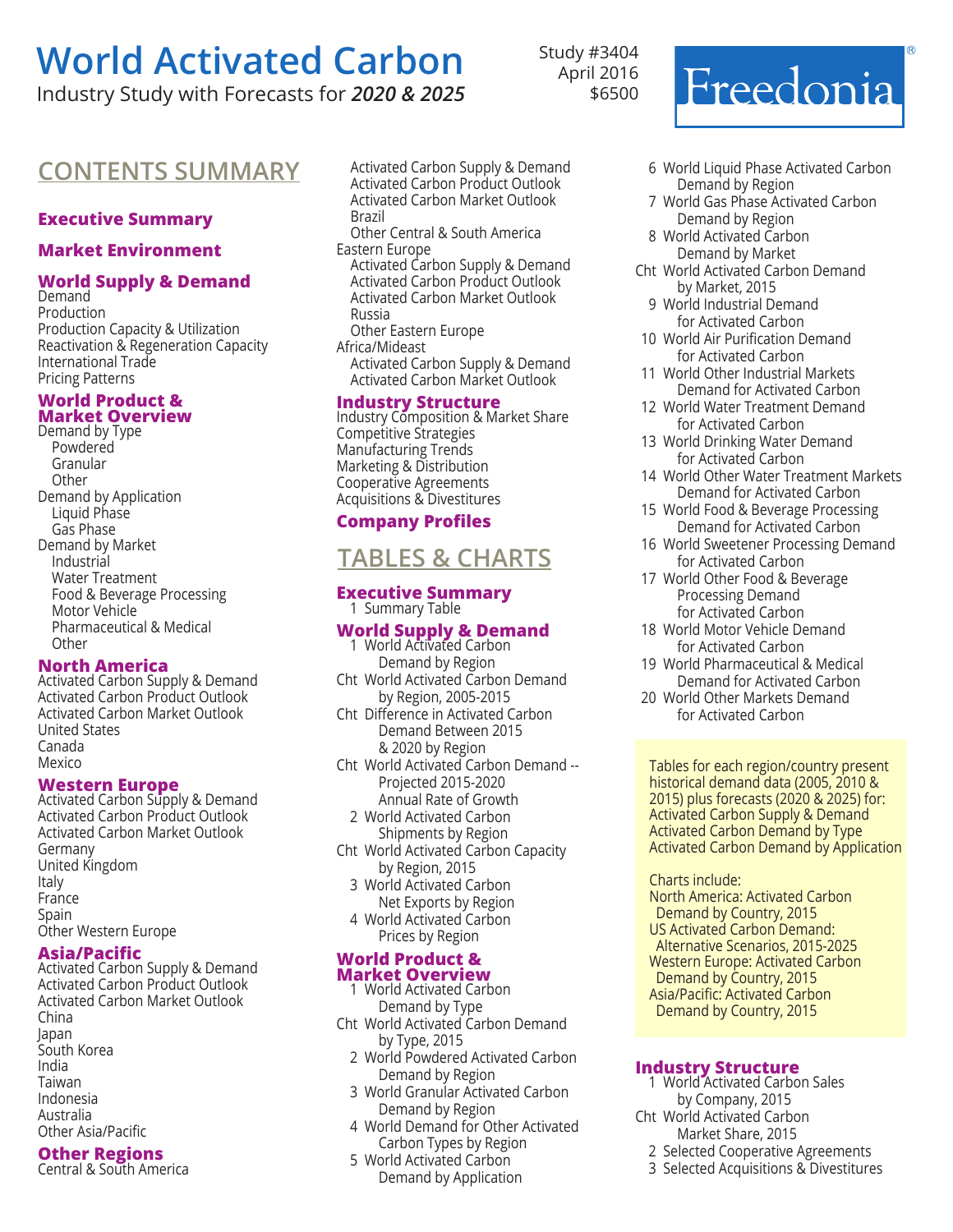Industry Study with Forecasts for *2020 & 2025*

Study #3404 April 2016 \$6500



#### **asia/pacific**

#### **India: Activated Carbon Market Outlook**

Demand for activated carbon in India is projected to expand  $\begin{array}{c} \hline \text{matrix} \\ \text{matrix} \end{array}$ 

restrain growt.  $\blacksquare$  in the country's overall matrix  $\blacksquare$  in the country's overall matrix  $\blacksquare$ 

cent per year to 110,000 metric to 110,000 metric to 110,000 metric to 110,000 metric tons in 2020. The best growth prospects and  $\frac{1}{2}$ in volume terms are expected in the country's growing water treatment in the country's growing water treatment market. Particularly rapid growth in smaller applications are the smaller applications of the smaller applications of the smaller applications of the smaller applications of the smaller applications of the smaller applicat such as pharm<br>and motor such as pharmaceutical processing, industrial and motor such and motor such and motor such and motor such and motor such and motor such and motor such and motor such and motor such and motor such an vehicle production. While increases in demand with the supported by the supported by the supported by the supported by the supported by the supported by the supported by the supported by the supported by the supported by t turing industries, and the global and regional state  $\sim$ average as slow gains in India's large segment general segment will be very segment will be very segment will be very segment will be very segment of  $\mathbb{R}^n$ **SAMPLE text** 

addition, India still lacks the necessary capital and infrastructure t match the water and air treatment standards of industrialized mark

Food and beverage applications are by far the largest end use activated carbon in India. The country is the world's largest produ of sugar for human consumption (when sugar production for biofu considered, Brazil is the largest producer). India is also a major p of edible oils. Sugar and edible oil production both require a puri step to improve the color and purity of the finished product, and in cases activated carbon offers a good balance between effectiveness and cost. As a result, India's food and beverage market for activated carbon is already well-developed, with relatively little room for growth in activated carbon use rates.

 Water treatment accounts for the next largest application in India for activated carbon. In 2011, the government adopted ISO 10500 standards for drinking water and enacted a water rights bill. The Protection, Conservation, Management, and Regulation of Groundwater 2011 law entitles every citizen of India to 70 liters of clean water per day. However, current infrastructure is inadequate for the task of purifying and

©2016 by MarketResearch.com, Inc. – All rights reserved

## **This study can help you:**

- Determine your market & sales potential
- Learn more about industry competitors
- Assess new products & technologies
- Identify firms to merge with or acquire
- Complement your research & planning
- Gather data for presentations
- Confirm your own internal data
- Make better business decisions



**TABLE VIII-15**

**RUSSIA: ACTIVATED CARBON DEMAND BY APPLICATION**

#### **TABLE V-8 CANADA: ACTIVATED CARBON DEMAND BY TYPE (thousand metric tons)** Ļ Item 2005 2010 2015 2020 2025 North America Activated Carbon Demand % Canada Activated Carbon Demand Powdered Granular **Other**  \$/metric ton Activated Carbon Demand (mil \$) Source: The Freedonia Group **SPARALE table**

### **For complete details on any study visit [www.freedoniagroup.com](http://www.freedoniagroup.com/Home.aspx?ReferrerId=FM-BRO)**